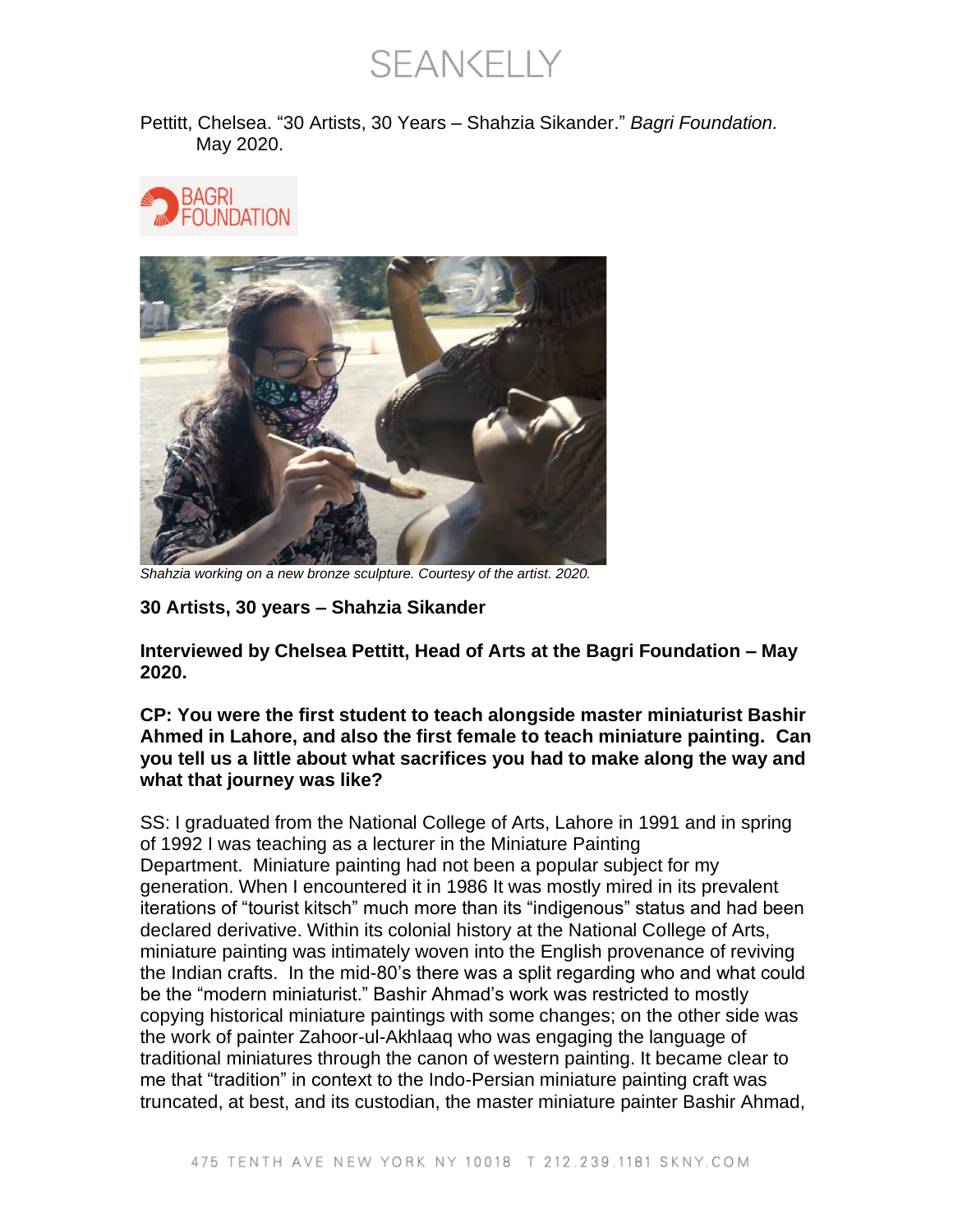SEANKELLY

was struggling to find A+ students to work with. Working with Bashir Ahmed as a student meant learning the rigors of a craft in an 'apprenticeship' teacher to student style, with long hours, which left no room to explore other mediums. My thesis *The Scroll* 1989-90 emerged as the tipping point, laying to rest the debate about miniature's inability to engage the youth. It explored the flux of identity and impact of youth as abstract notions in introspective but not ornate detail within the miniature tradition. It also upended the fetishized virtuous figure of the static waiting women in traditional miniature by replacing it with a spectral female protagonist defying bodily restrictions by virtue of its resilient elastic form. This claiming of the freedom of the female body became the defining emotion in the work, a rupture of moving away from the prevalent layers of patriarchy. The arduous task for me was not only of learning a tedious craft but also managing the expectations of mine and others to position miniature painting as a viable contemporary art form. I was aware that I had to involve and win over the non-miniature painting mentors and stake holders at the National College of Arts through my work to counter the prevalent culture of disregard towards miniature painting. I worked 14 hours a day 365 day a year. It didn't feel like sacrifice at that time as that's the way I trained myself to work. Fully devoted. In retrospect it cost me, the inability to disengage from hard work, you can say it made me a recluse!

I was an introvert and a hard worker from a very early age. My journey towards art was an outcome of coming of age during Zia's military dictatorship of the 80's and the Soviet–Afghan-US-Pak War [1978–1992]. This was a time of diminishing women's rights, blasphemy laws, the Islamization project, polarized public and private spaces all geared towards discouraging dissent and creative expression. I was inspired by women leaders like Asma Jehangir, Pakistan's human rights activist. One of my first mentors was the late artist Lala Rukh. In 1986 I also worked with Lala Rukh at Simorgh foundation, a women's resource and Publication center while studying Mathematics at Kinnaird College for women. She was a founding member of the Women Action Forum. Being a part of WAF gave me substantial insight into women's rights and issues, as well as a broader grasp on the intersections of community and art. Miniature painting, with its unresolved national status and deep stigma, captured the paradox of culture and nationalism far more than any other discipline at NCA in the shifting geopolitical landscape of the '80s.

The work I eventually created at NCA received national critical acclaim launching the subject of miniature painting into the forefront of university's visual arts degree program, which is why I was asked to teach there within a year of graduating. *The Scroll* at 5 foot also launched a continuing trend over two decades of 'large- scaled' thesis miniature paintings. I was one of only two students majoring in Miniature painting in 1991. When I started teaching alongside Bashir Ahmed it encouraged greater number of students, many only 2- 4 years younger to me, on the sidelines who were wary about prejudices around craft-based work, to major in Miniature and engage it with experimentation. By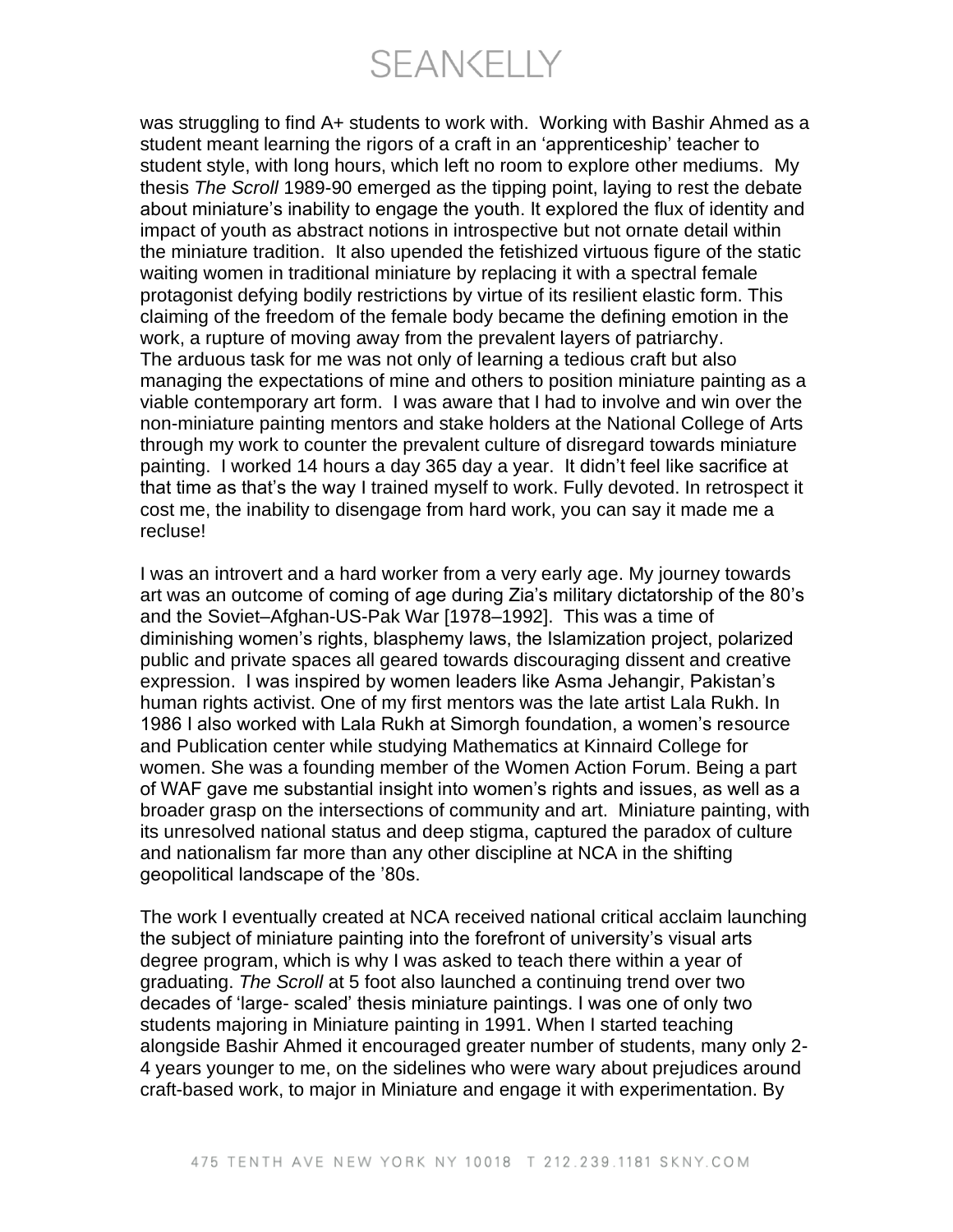**SEANKELLY** 

1995-97 when my work started showing at US and international museums and biennials, it was signaling to the emerging art scene in Lahore that miniature painting was profitable, prompting many artist as well as curators to start claiming miniature painting as a Pakistani nationalistic artform.

**CP: As a pioneer in the field of the 'neo-miniature' – a re-envisioning of classical Indo-Persian miniature painting – we are interested to know more about this unique style and how you re-interpret these classical forms.**



SS: Miniature Painting, unfortunately is a not the best way to refer to the broad visual and painterly historical practices of a vast geographical area – Ottoman to India. Loosely determined as book arts, illuminated manuscripts, illustrated folios sometimes accompanying literary epic poems, religious texts, court paintings, the Indian and Persian painting styles encompass many regional schools such as the Safavid, Sultanate, Pahari, Mughal, Sikh, Rajasthani, Deccani, Company and others. My interest in this genre was initially sparked by my own lack of general knowledge about visual histories of the region. There was no culture of museums growing up in Pakistan in the 1980s. Much of the art was stolen and dispersed by the English over the course of the colonial rule. The more I became attuned to miniature painting's complicated provenance, the more it yielded to new narratives. Miniatures are often hiding out of sight in Western museum storages or in private collections yet to be published. Mine has been an investigative pursuit of three decades, highlighting the politics of provenance, ownership and narration by taking a closer look at historical works, documents, unarchived materials to use as inspiration for new direction in art history and contemporary visual idiom.

My work embraces uncertainty and flux. I'm not looking to synthesize, but to elaborate and define difference. There are infinite ways to create meaning. When I research historical paintings, I inspire to cultivate new associations for trenchant historical symbols from more than one vantage point. I have employed ideas around time, space monumentality and movement in imagining new relationships with the past. I have used strategies of scale,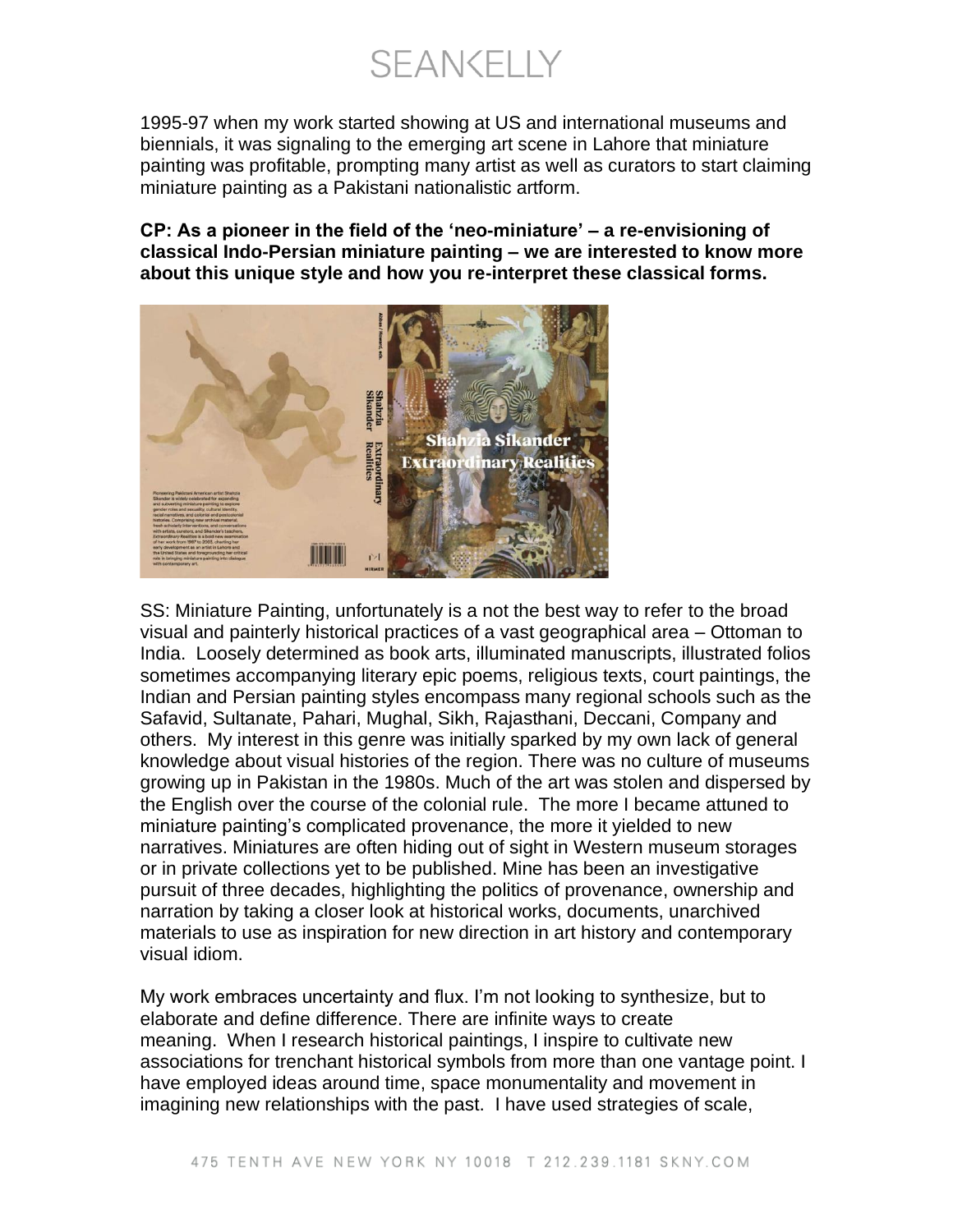SEANKELLY

temporality, light and projection in various artworks created over the years at residencies and and museums like the Hirshhorn, Whitney, Yerba Buena, the Drawing Center, MOMA Paris, Lahore Fort, Times Square billboards and recent permanent public artworks at Philadelphia art museum and Princeton University. I have sometimes used the language of illuminated manuscripts to engage pop culture. Formal devises inspired from examining the miniature painting schools can work hand in hand with ideas that are abstract yet prevalent in society. Topics around power, money, beliefs, commodities, patriarchy, fixed historical representations are ripe for dismantling, often with humor or subtle playfulness.

As a Pakistani-American, as a transnational, my work has been part of artistic movements in both Pakistan and America, focusing on themes of language, migration, empire and movement of resources and commodities. It is precisely these urgent, multiple cross currents of re-examining colonial and imperial stories of race and representations, that inspire me.

Much of my iconography breaches national boundaries. For example in the late 1990s juxtaposing Pakistani feminists, writers, poets, like Fahmida Riaz, Ismat Chughtai, Kishwar Naheed, Parveen Shakir, with Julia Kristeva, Luce Irigaray, Hélène Cixous, and bell hooks [Gloria Jean Watkins] to understand feminist forms and in turn explore language from specific points and places of women's narratives. By dislocating context and intimacy across race and sexuality to reread the texts from new perspectives and by reorganizing the framing devices of center and margin within the miniature painting, I was able to open up the narratives of gender and sexuality simultaneously. The female forms in my small and large paintings over all as well as the video animations can be monstrous, playful, explicit, evocative. Making iconographies where the female protagonists are proactive, confident, and intelligent, and connected to the past in imaginative ways has been a foremost concern.

Eurocentrism has been operable throughout art history and history. When we inherit false or biased or unjust constructions of the past, of the 'other', we often unconsciously keep marching down the same paths. Artists help pause and reflect, opening up conversations around contested issues, aiding towards more nuanced idea about the world. In this wrestle to decolonize public education and history, it is imperative to also inspect the geographies of inequality through the question of gender to offer counter perspectives to our prevalent hyper masculinized histories and ways of being.

**CP: Your beautiful glass mosaic work** *Red Lotus* **entered the Bagri family collection recently. As your practice spans installation, mosaic, animation, painting, and more, we wondered, is this a journey of discovery of materials that you've taken? Or does the idea decide the material? What direction are you are taking now?**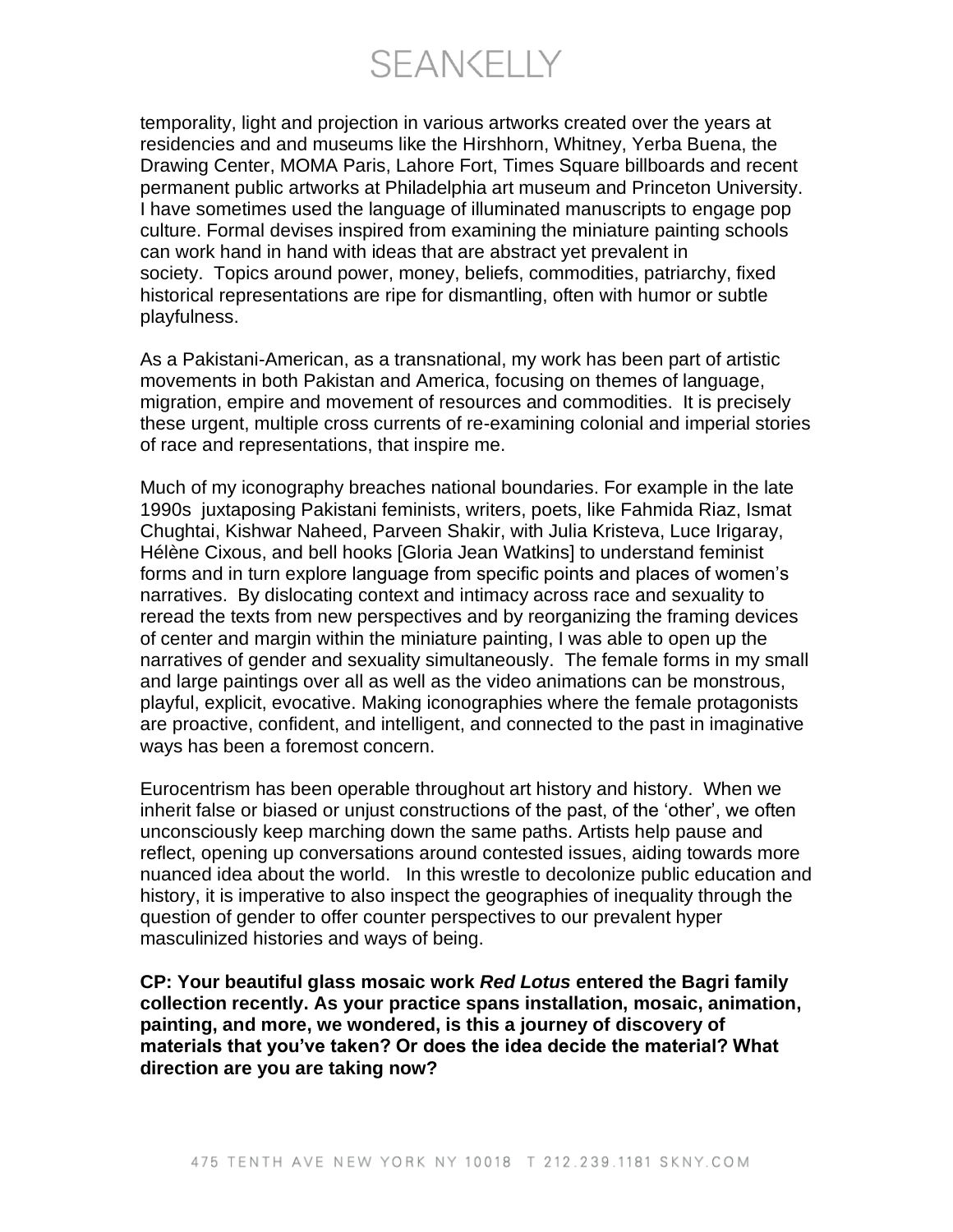## **SEANKELLY**



*Shahzia Sikander*

SS: I see myself as a thinker and drawing is my thinking hat. It is a notational tool, a fundamental language that allows me to collaborate with other languages such as writing, animation, music and projection. While studying the language of miniature painting, I simultaneously began experimenting with the wall and floor as a drawing surface in the early mid-'90s, evolving painted murals into densely layered works with paper and light projection. The magnification of scale through the linking of hundreds of drawings on translucent papers, directly led to exploring animation. Space, velocity, magnitude, direction—all essential elements inherent in the process of drawing—become more active through animation and music, linking time-based mediums to the act of thinking. The way I look at drawing is that it is rooted in a human lineage that can communicate across cultures, and has the capacity to be introspective as well as forward-looking. Imagination can be a metaphor for a soaring and empowering space that is free from constraints, that ties past to

present and present to future.

What led me to mosaic was animation. It was the dynamism of the pixel that emerged in my mind as a parallel to the unit of a mosaic. I began experimenting with mosaic in 2015, when I received my first 70 foot permanent public art commission for Princeton University. Glass was a natural direction, as much of my work deals with transparency and light. Even in the free-standing smaller Red lotus, how the material of glass is transformed is intrinsic to the final experience of the work. The compression of space through the detail and density, the uneven un-grouted surface, with varying sizes of glass pieces is intentional to create a sculptural sensibility. The literally explosive nature of the work as in the broken surface plane into numerous glass pieces is also a comment on shattering the trope of 'ideal love' from within the miniature vernacular as in the Red Lotus's illustration of the celebrated love story of Baz Bahadur and Rupmati. The stock character of the 'lovers on horseback' becomes the site of rupture, a destabilizing of the motif of heterosexual love itself.

Poetry inspires me deeply. It's almost as if I strive to make each artwork as a poem. Individually crafted, exploring tensions between power and powerlessness to engage with the intrinsically beautiful and poignant into culturally relevant and transformative. Interest in sociology, psychoanalysis, the space of examining how culture and society shape the imagination is all fodder for my work. How violence, systemic racism, class and cultural fears are deeply entrenched in media and political representations, be it the fear of the unknown, the migrant, the immigrant, the Muslim, the LGBTQ, the 'other' and the various fault lines of